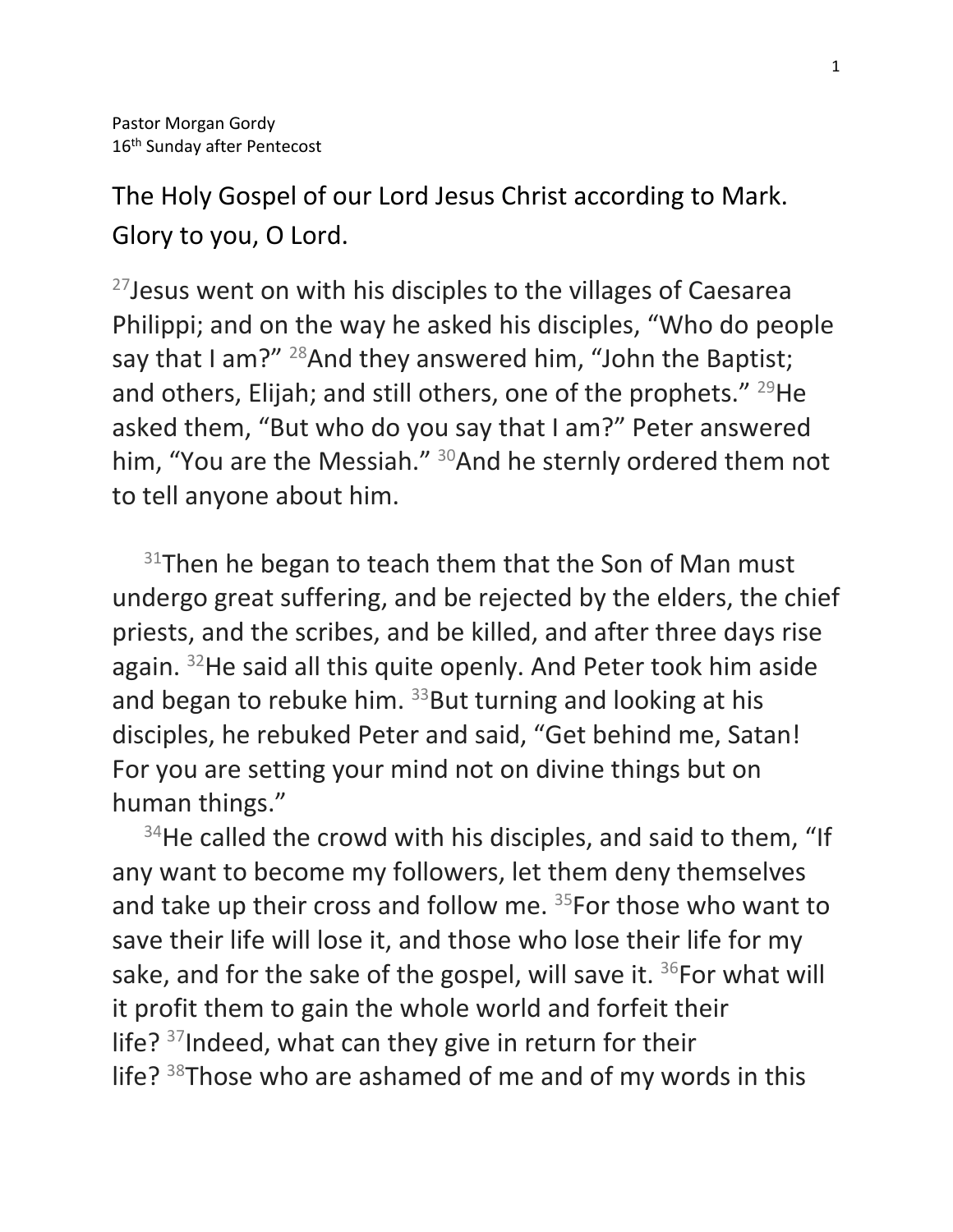adulterous and sinful generation, of them the Son of Man will also be ashamed when he comes in the glory of his Father with the holy angels."

The Gospel of the Lord. Praise to you, O Christ.

Grace and Peace from our Lord and Savior, Jesus the Christ.

Coming up next Saturday is the Southeastern Synod Women of the ELCA Convention …. Last year it was cancelled due to COVID…. this year – yearning to be back together again.. they had to move to a virtual event. We all yearn to gather freely again.

I remember so many good times at WELCA conventions of the past… But one came to mind as I was preparing this sermon… It was in 2018 and the theme for that year was "women of action…answering the call".

It was super hero time!… where ordinary women used their extraordinary gifts to be present to one another, share their stories, and their love of serving in Jesus name..

Jesus the one *we confess* as Lord and Savior…the Messiah…

We were challenged by the Rev Dr. Kathryn Bradley Love to follow Jesus even into those places we don't want to go…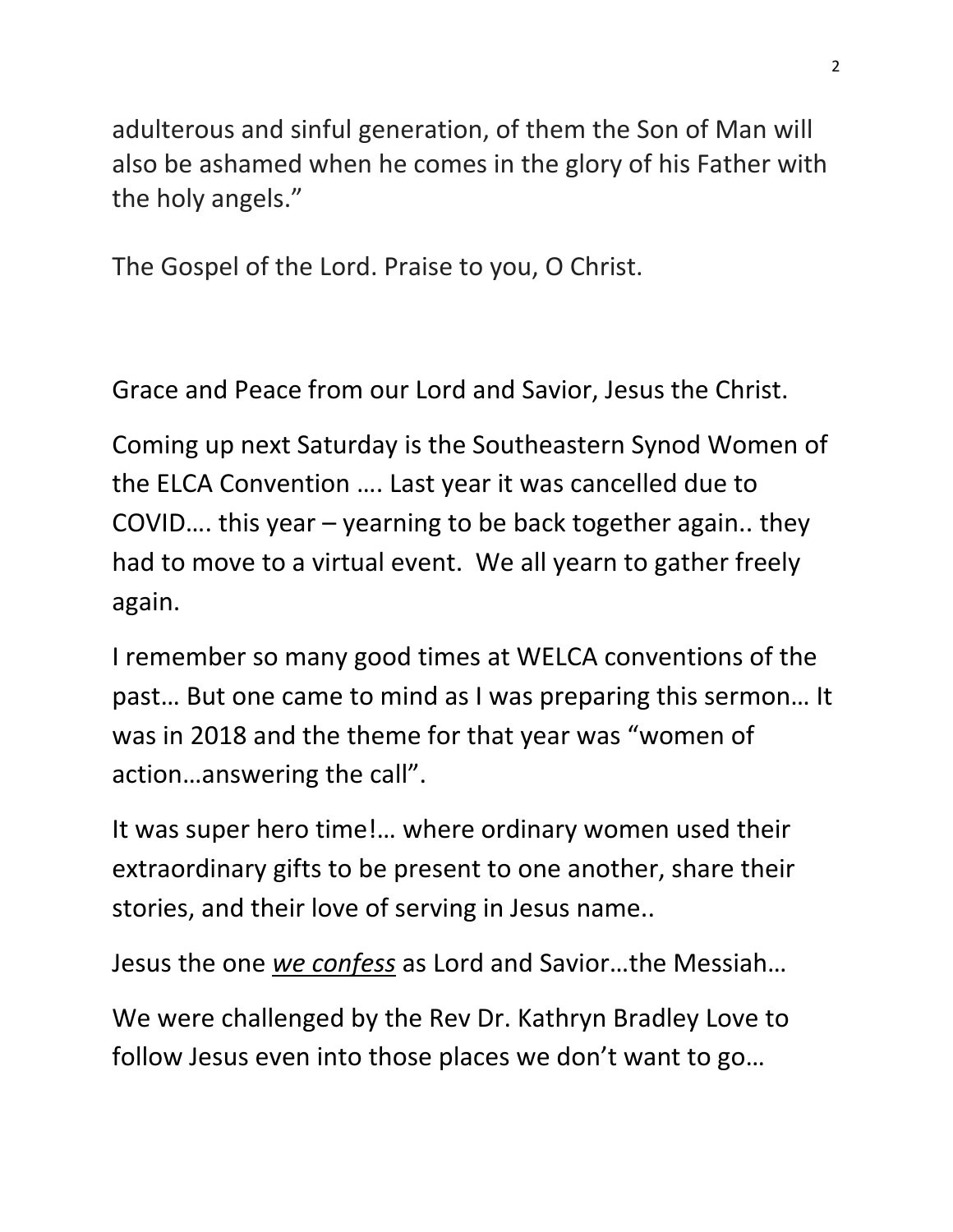She said "It's easy to follow Jesus if its sitting in the pew and hearing the stories.. harder to go out to tell someone else…especially if they are in places we don't want to go…

It's easy to feed the hungry…look at our potlucks…but what about the hungry poor…the homeless…the masses of this world with nothing…"

Well?

Its good and easy to follow Jesus when its within our comfort zone or our sphere of expectations…when it's not going to cost us much…

But what about when it's not? When the costs are considerable?

Peter had just confessed that Jesus is the Messiah…..

Jesus had been given the disciples some pretty hard teachings…challenging their understanding of who is held within the realm of God's love and concern… and now this teaching proves the hardest for them to swallow.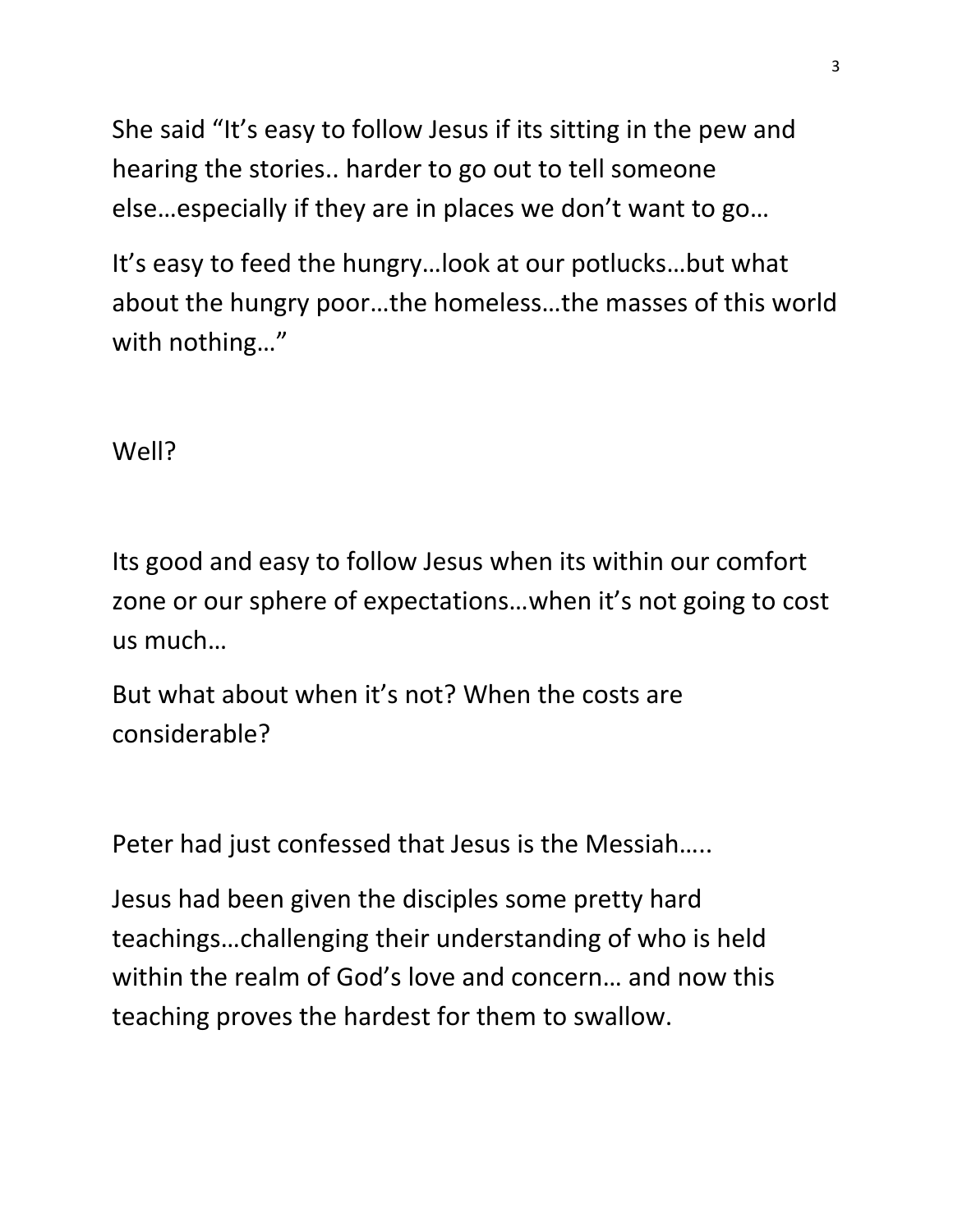Sundays and Seasons reminds us that "Three weeks ago we heard John's gospel's version of Peter's confession of faith. This week we hear Mark's version, when Peter says, "You are the Messiah." In John, the stumbling block is Jesus' invitation to eat his flesh, given for the life of the world. In Mark too the scandal has to do with Jesus' words. But this time it is about his own impending death and resurrection…"

*This story is the turning point in Mark's gospel. Peter is the first one of the disciples to acknowledge Jesus as the Messiah, but he cannot accept what Jesus says…..that as the Messiah, that Jesus will have to suffer.*

## *Put yourself there…*

Jesus' was gaining an even greater following and he spoke with authority calling out for new way of life.. One of acceptance and love… challenging ways of the time and tradition ….and that flew in the face of power…

as in our reading from Isaiah, one could see that Jesus had set his face like flint.

*Jesus was continuing his mission…his ministry…traveling…teaching..healing...*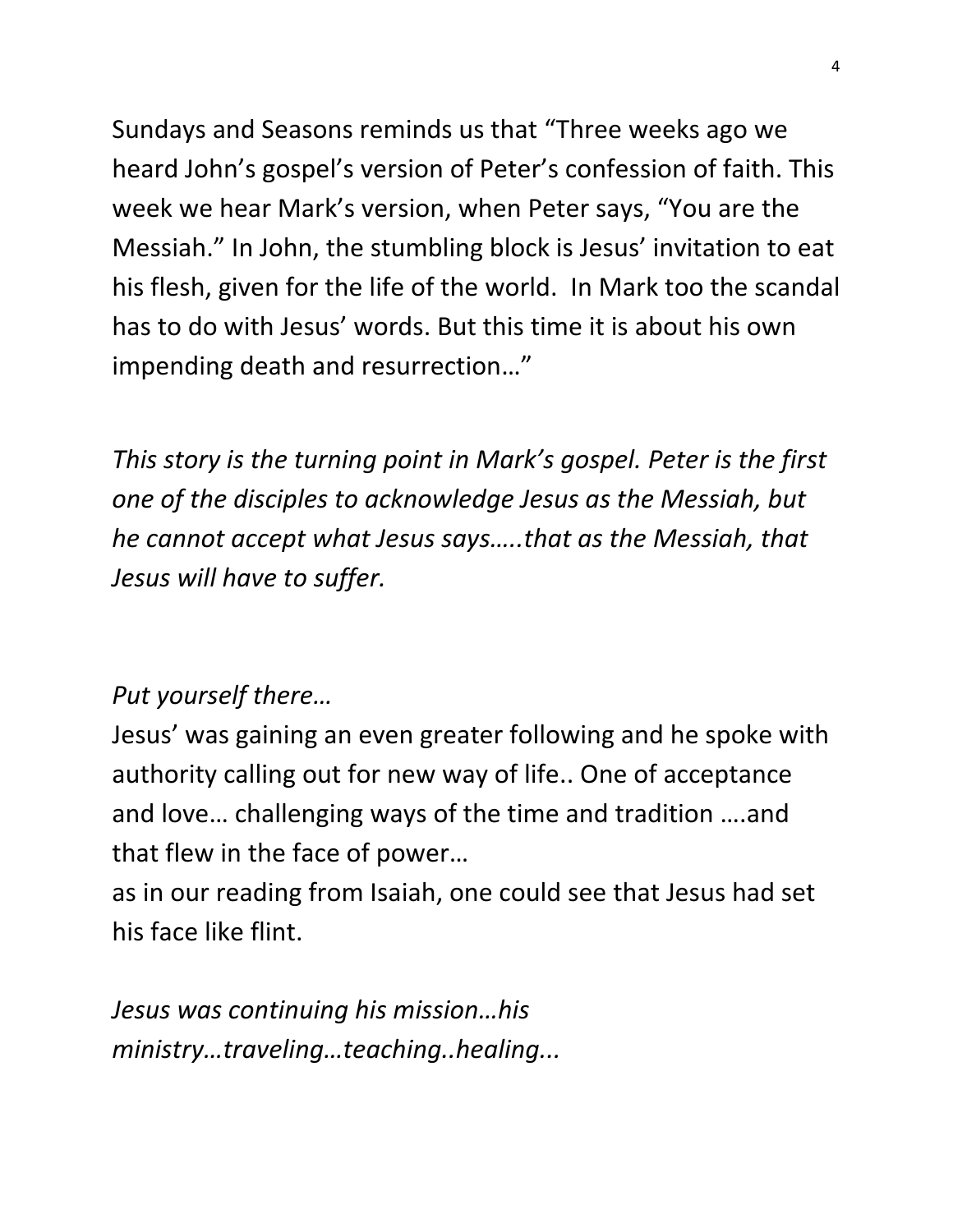*this time he was enroute to* the villages of Caesarea Philippi; and on the way he asked his disciples, **"Who do people say that I am?"** 

He had created quite a following and had brought great attention to himself from the religious leaders and Herod as well.

The disciples answered Jesus saying "John the Baptist; and others, Elijah; and still others, one of the prophets." After all, Jesus had done everything well…. it was said in last Sunday's Gospel. Others noted that He spoke with authority. He had performed miracles..

And Prophets were known to be raised up among the people with a participatory insight into the experience of the community and an openness to the heart of God making them intermediaries of message –mouthpieces for God…

Prophets are expected to speak God's words.. so one could understand why they thought Jesus was possibly a prophet… prophets often say things that challenge the status quo when God's kingdom is not being lived out or God's children suffer… But why, John the Baptist?

Remember John had been just beheaded by Herod. John was fearless in speaking God's judgement against Herod and Herodius…. Resulting in his execution at their hand.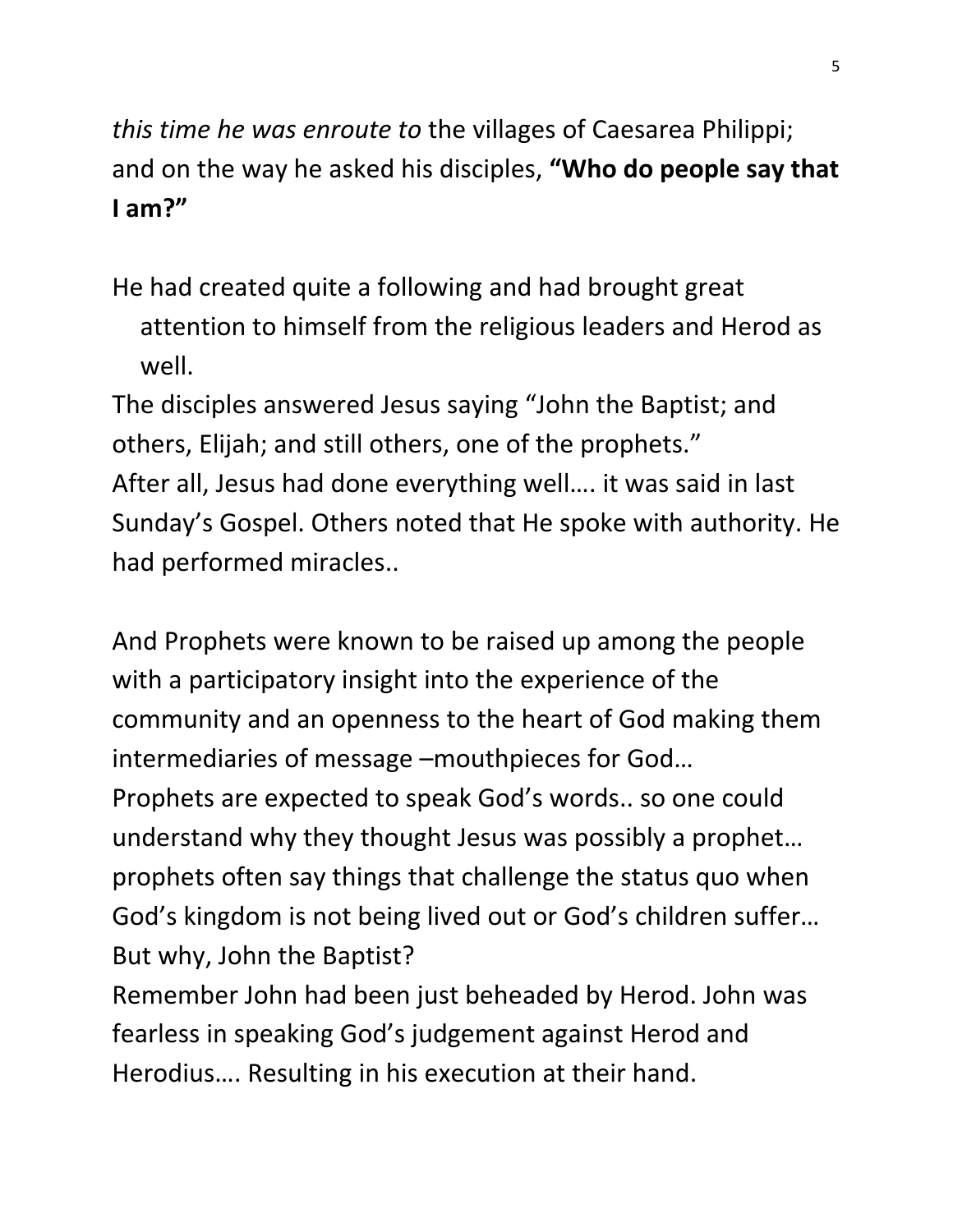Also, John was considered a prophet and had quite a following himself…

And he spoke truth to power…

Power doesn't like that…

So as Jesus following grew…people wondered, Herod wondered, has John come back from the dead?

But now Jesus goes deeper. He turns to his disciples … and asked them, **"But who do you say that I am?"**

Peter, who has never been a loss for words.... answered him, "You are the Messiah!"

Have you ever thought about how startling it is for Peter to say this?

*From the expectations of that time - Jesus wasn't fitting the expected bill of the Messiah…he wasn't a military leader, he didn't come with the vestiges of temporal power. How on earth could he retake Jerusalem and undo the Roman occupation? So what Peter is saying is startling!! I wonder if it even startled him! Perhaps a deeper knowing…perhaps the movement of the Spirit…*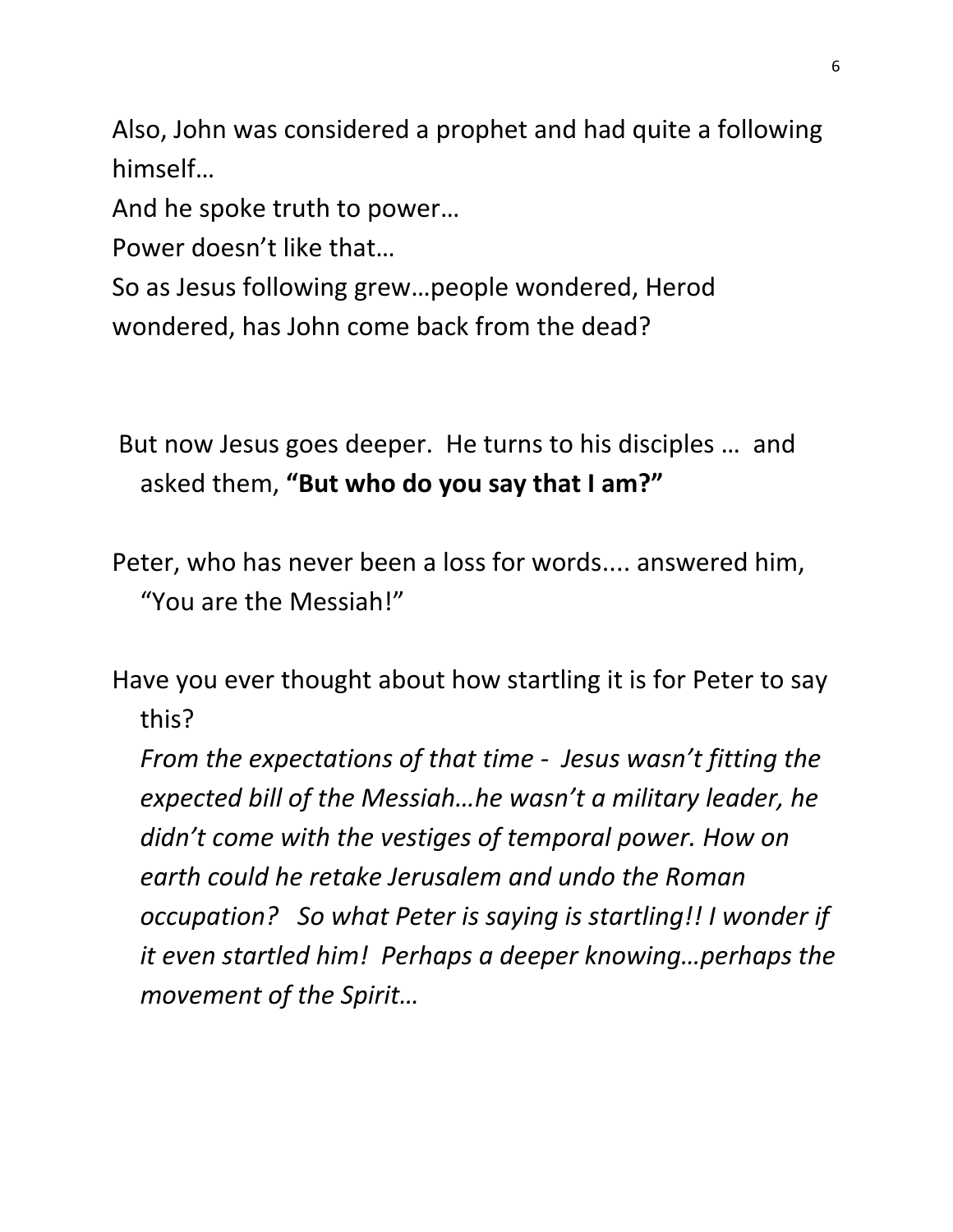After Peter's profession … *Jesus began to teach them what being Christ means:*

31....that the Son of Man must undergo great suffering, and be rejected and be killed, and after three days rise again.

This is NOT what was expected….

- This didn't fit their expectation of what the Messiah would do..would experience....that he would suffer and die?? And by the hands of those he was to conquer!
- And Peter the natural leader and friend…took him aside and began to rebuke him.  $33$ But Jesus didn't let his words stand...he turned and looked at his disciples, and he rebuked Peter.
- According to Clint Black whose commentary on this text said, Jesus essentially said "SHUT UP, PETER" and called him Satan! But not without a teaching…
- "Get behind me, Satan! For you are setting your mind not on divine things but on human things."

Poor Peter….

Jesus's words were hard words for a friend to hear…I am sure..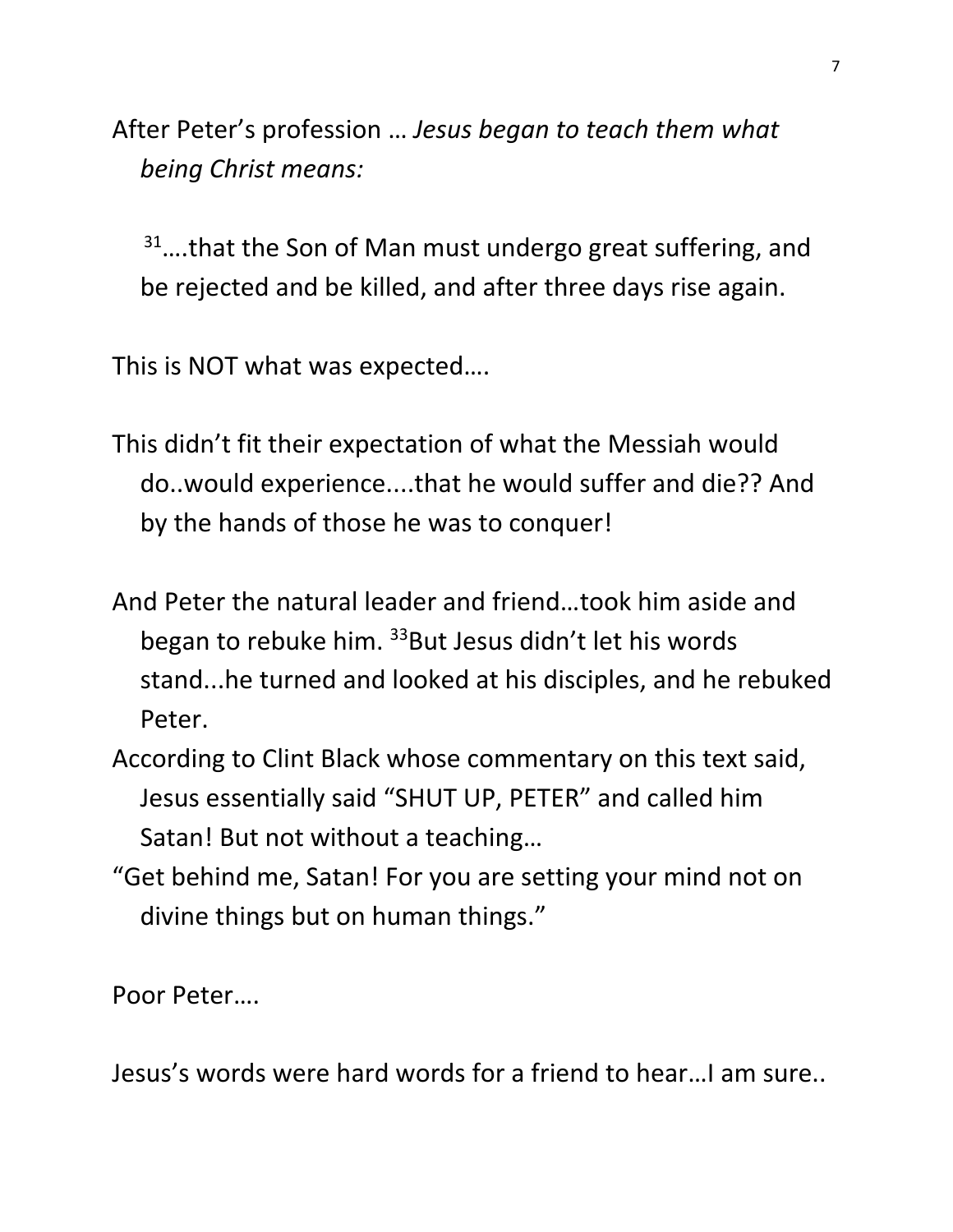who would want their friend to die! this wasn't supposed to happen to one of them…someone they loved…they followed….someone they staked their lives and livelihoods on… And then this rebuke.. you can imagine the confusion…

This is a turning point in Mark's Gospel..

Mark begins his gospel with the Gospel of Jesus the Christ – we don't hear about what Christ means until now.,..

now we know that it entails suffering, and death on a cross and a resurrection.

And it has implications for his followers too… implications for us…

It is life changing… it is a life of following…

Jesus tells the disciples and the crowd too, "If any want to become my followers, let them deny themselves and take up their cross and follow me.

This is an *all in* venture. This is the Way. This is a hard teaching. It involves risk. Even one's life.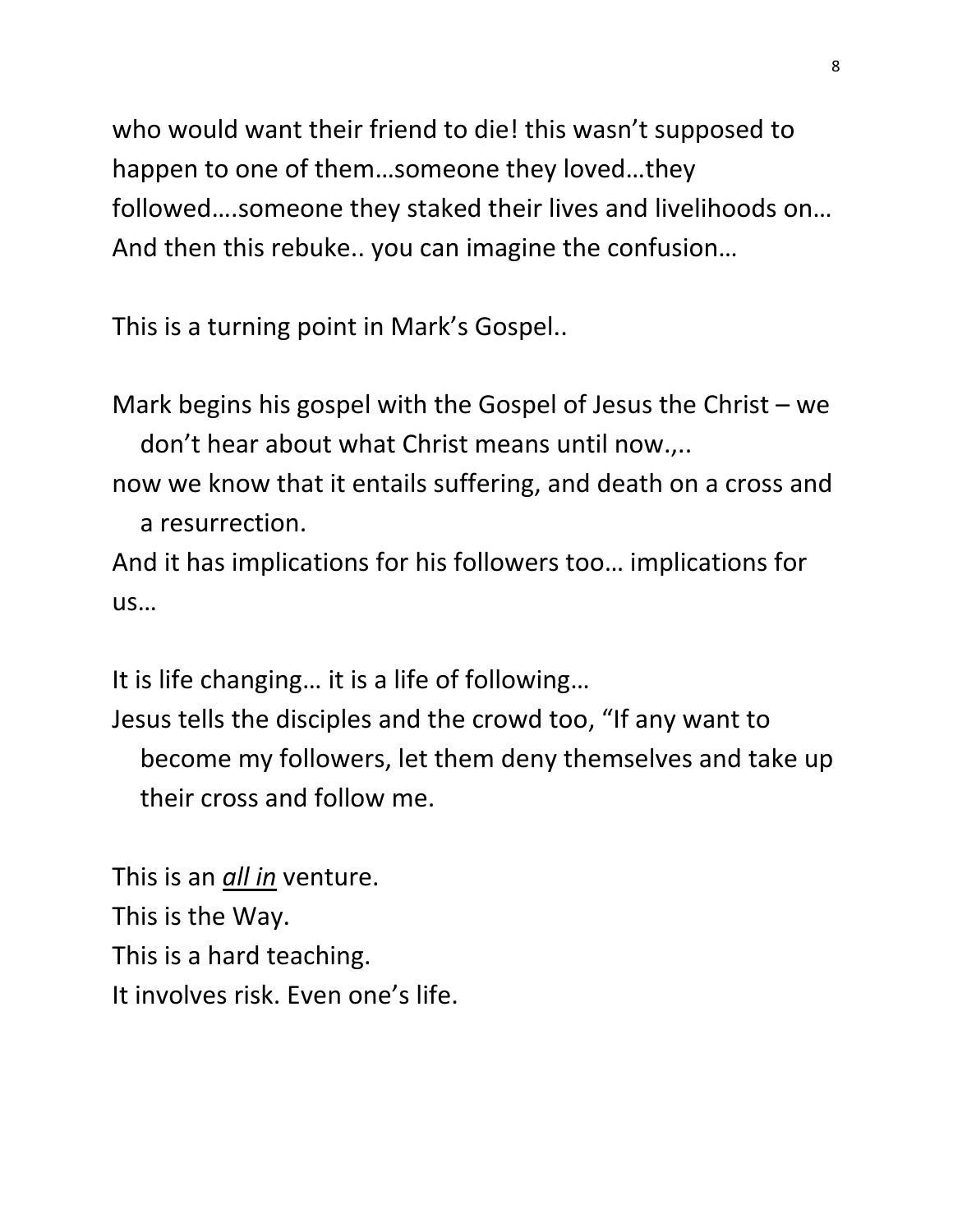The three young men, James Chaney, Andrew Goodman, and Michael Schwerner, who were tortured and murdered during the Summer of Freedom in 1964 by the Klan for registering people to vote in MS, they knew that…

In today's civil rights movement - The Reverend Dr. William Barber who co-leads the Poor People's campaign…knows that… [and I am paraphrasing] says this risk is real.. and it is present anytime you advocate for the vulnerable and the poor against places of power that benefits by things staying the same…

Following Jesus involves risk – may even mean risking your life, your livelihood, your status or station...perhaps even your friends or your family…

As I work in Disaster Response I come across people who have lived this…

In the recent floods in central TN where 22 people lost their lives…among those lost were some who were attempting to rescue others from the flood waters..…

In Waverly, an older woman went door to door in their apartment complex trying to rouse people and get them to flee as the flood waters were rising... all got out in time – except her…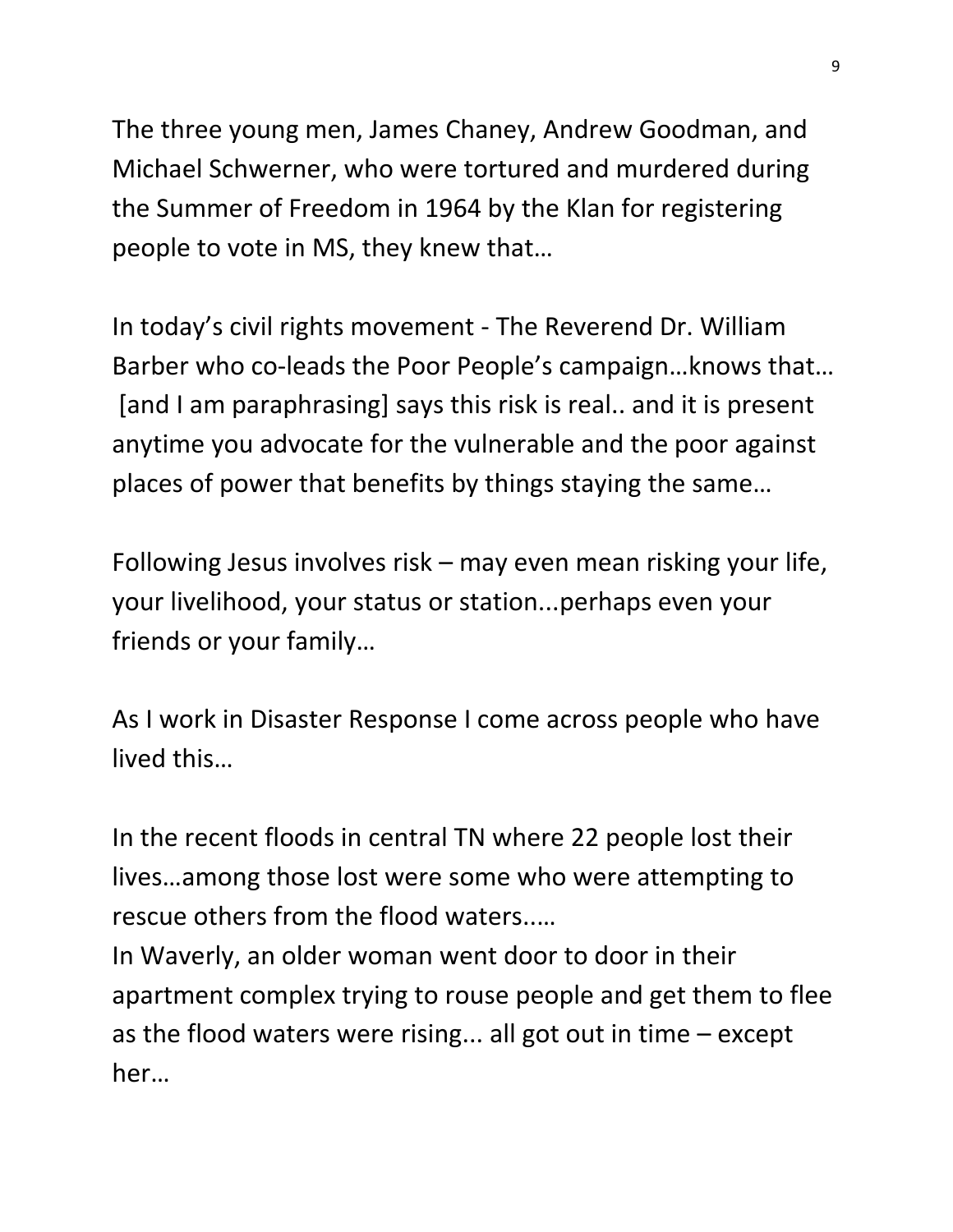She risked it all for the sake of others..

Not all our crosses will look the same… we will find them in the situations in our lives where we are called to risk something of ourselves in order to care for the neighbor … to care for God's good Creation…

It's in those situations where we have to decide whether or not we are going to follow Jesus and take the risk and accept what follows …in big and in little ways…

*As followers of Jesus – our lives are to reflect his … his way..… and that has consequences…just as it did for Jesus….*

*It did for Peter and of the apostles who would be ostracized within their own communities and most would suffer a martyr's death for following and teaching that Jesus is Lord through their lives and witness.*

Jesus is calling for more than obedience – Jesus is calling for active participation in his life… its walking and living the way…